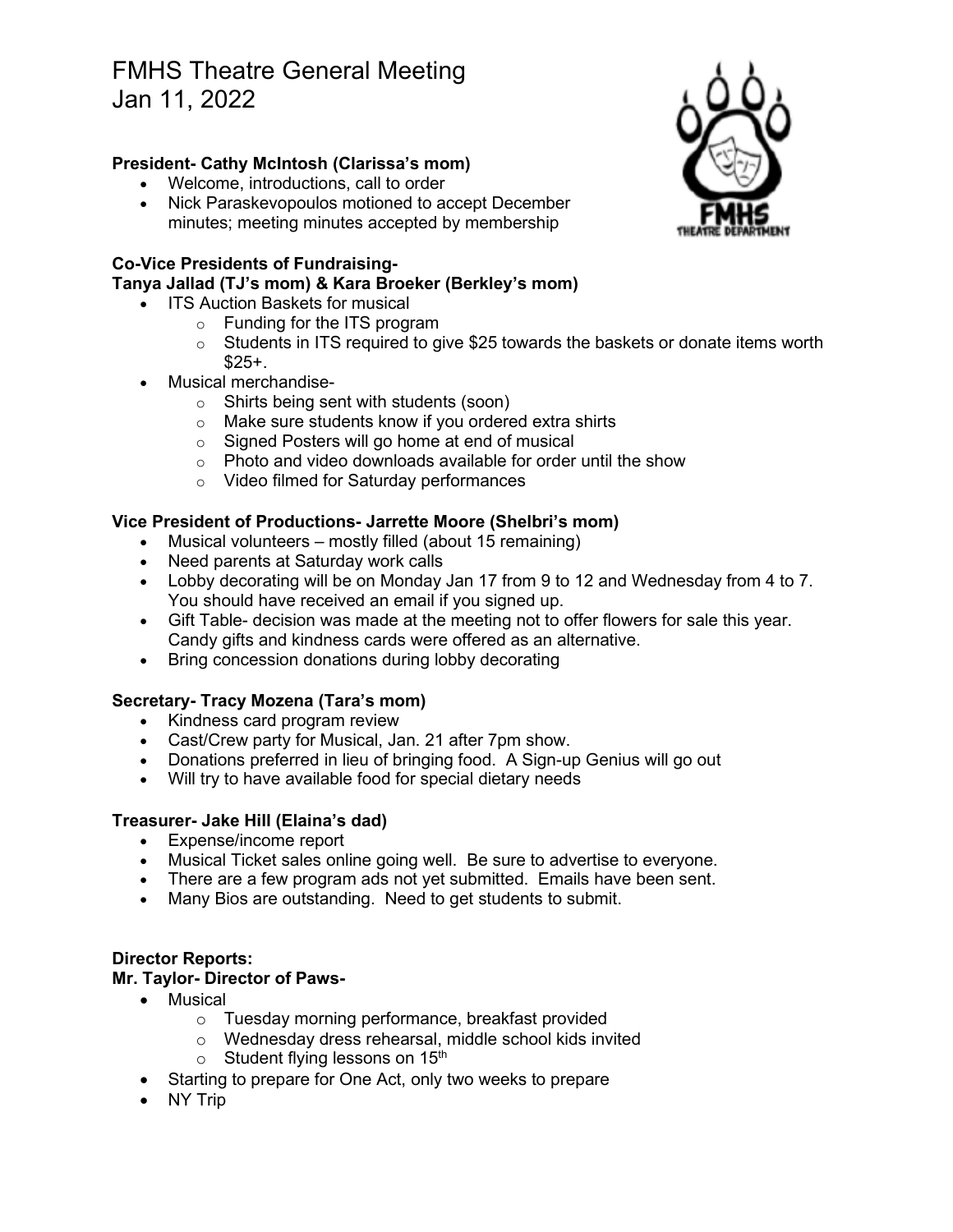## FMHS Theatre General Meeting Jan 11, 2022

- $\circ$  Keep up with payments
- o Masks and vaccine mandates extended through April, possible they will be extended during trip

### **Mrs. Haley- Director of Stage Prents & Improv-**

- Musical
	- o Sound and props going really well
	- o Need a scroll
- Will post Spring show soon

## **Mrs. Wilson- Director of Studio Prents-**

- Musical
	- o Need people to help sew costumes
	- o Need painters on Saturday

#### **Mr. Patterson- Director of Tech Paws and Tech Prents-**

- Musical
	- o Painters for detail and texture painting needed for Saturday work

#### **Other business-**

- o All tickets for musical are reserved seats
- o Auditorium opens 30 min before

## **Adjourned at: Next Booster Meeting: February 8, 2022**

#### **Upcoming Dates:**

| January 15               | $9-12; 1-4$        | Work Call                                                      |
|--------------------------|--------------------|----------------------------------------------------------------|
| January 17               | 8am-4pm            | No school- Dress Rehearsal (break for lunch on your own)       |
| January 18<br>provided)  | $7:30$ am          | Arrival-AM Dress Rehearsal (Chick-Fil-A breakfast              |
| January 19               | 3:45 <sub>pm</sub> | Dress Rehearsal (Rosa's Tacos provided before rehearsal)       |
| January 20,21            | 7:00 <sub>pm</sub> | Performance (Cast/crew arrive by 5pm)                          |
| January 21<br>breakfast) | 10:00pm?           | Cinderella Cast/crew party- after show (late night             |
| January 22<br>role.)     | 2:00 <sub>pm</sub> | Performance (Cast/crew arrive by 10am or noon by               |
| January 22               | 7:00 <sub>pm</sub> | Performance (dinner provided-pizza, no one leaves for dinner!) |
| January 23               | 2:30 <sub>pm</sub> | Performance (Cast/crew arrive by 12:30pm)                      |
|                          |                    | (Entire cast/crew stay after last show to strike/clean.)       |
| February 1               |                    | One Act After School Rehearsals Begin                          |
| February 8               | 7:00 <sub>pm</sub> | Booster Club Meeting                                           |
| February 12              | (tentative)        | One Act Play Clinic                                            |